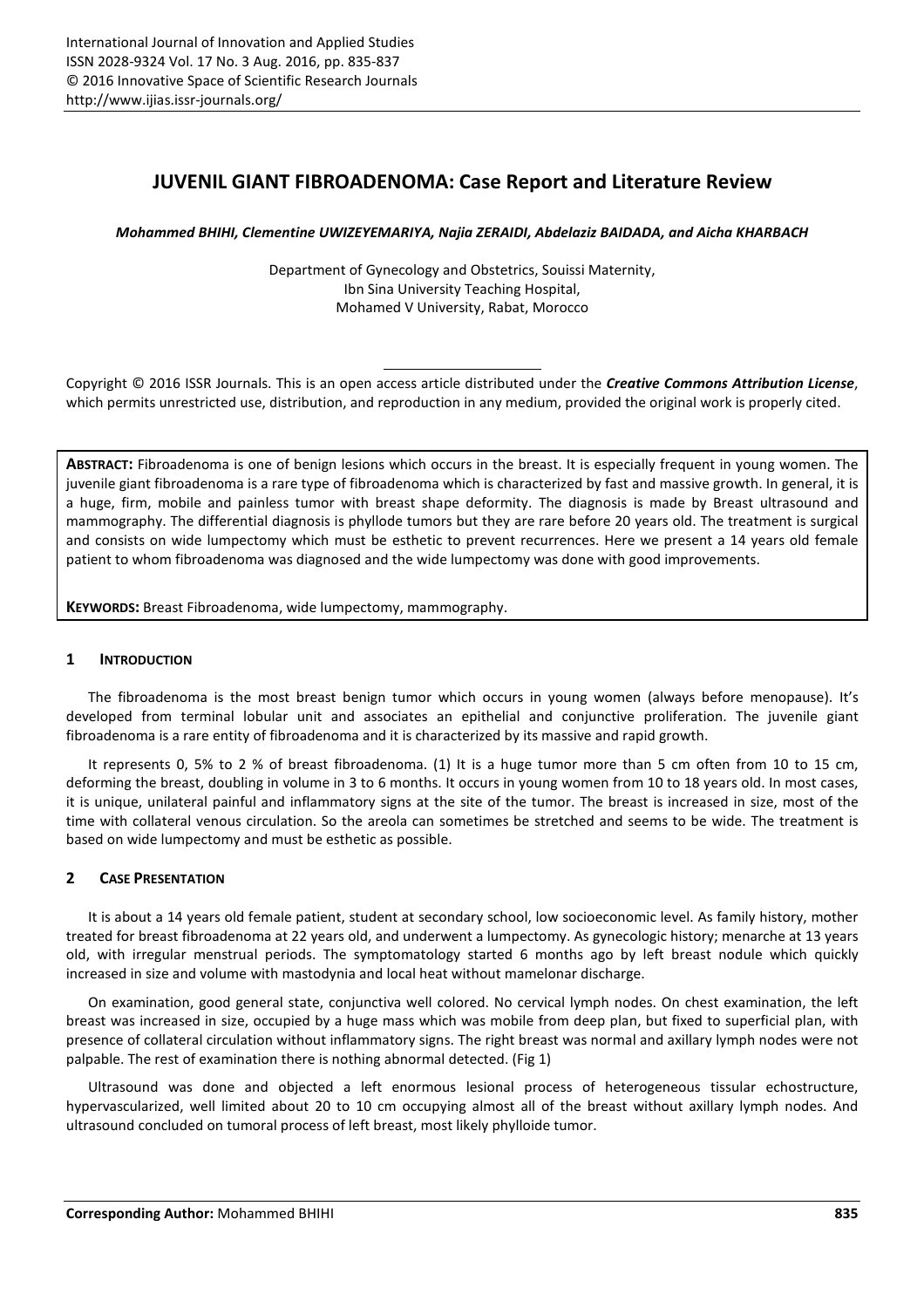The patient underwent a wide lumpectomy with good esthetic results. The anatomopathological results concluded on a giant fibroadenoma without signs of malignancy. (Fig 2)



*Fig 1: Giant tumor of the left breast Fig 2: Enormous tumor after wide lympectomy* 

#### **3 DISCUSSION**

Fibroadenoma is the most frequent breast benign tumor in young women (15-35 years), it represents 70 to 95% of breast lesions operated in the adolescent before the age of 20, (3) but it does not present degenerative potential. The juvenile fibroadenoma (giant) is the rare type of fibroadenoma (2%). It is characterized by fast growth and can present internal microcysts elements on ultrasound.

 Historically the naming of breast giant tumor was unclear. First described in 1838 by Muller as phyllode cystosarcoma. Now they are recognized as giant fibroadenoma and phyllode tumors. Indeed there is no consensus on the definition of the giant fibroadenoma. Some authors describe them as tumors with a diameter more than 5 cm , weighting more than 500 grams or replaces at least 80% of the breast. (2,8) Others, as tumors which occupy almost all the breast (4). The term juvenile giant fibroadenoma is used to the teenagers who have fibroadenoma more than 50 mm (5). The giant fibroadenoma is rare and its frequency varies to 0, 5 to 2 % of the breast fibroadenoma. (1) It often affects especially the black or oriental teenagers. (6) It can raise problems of differential diagnosis with phyllode tumors but phyllode is rare before 20 years.(4)

Hormonal status is also a feature of these tumors (7). They are indeed more common in women of childbearing more than postmenopausal women. However, it is the main cause of the breast tumor in teenagers, almost at 15 years. It seems to coorespond to the immediate post juvenile hormonal imbalance (5).

The physiopathology is unclear: a hormonal ground with hyperestrogeny and luteal insufficient is certainly among factors. Indeed estrogens promote edema and cellular hyperplasia, whereas the absence or progesterone deficiency does not allow controlling their action. Some authors refer to overexpression of growth factors (5). Currently, all authors agree on the existence of a hypersensitivity of breast tissue to normal rates of pubertal hormones (4)

It consists on palpable masses because they are enormous tumors (discovered when they measure 3 to 5 cm). They are farms, more or less elastic usually unilateral occupying the entire breast rarely bilateral or multifocal. (7)

This is a large tumor between 10 to 20 cm; deforming the breast, sometimes lobed, farm, easy and not tender on palpation. The overlying skin may be edematous with venous collateral circulation. The benign criteria are: regular, round or lobulated shape, and mobile.

As they grow rapidly, and they are discovered during the first year of menstruation. Sooner or later they lead in breast increasing in volume. There are some cutaneous modifications (erythema, inflammatory skin). They are found only when the size of the tumor is important or when the tumor is superficial. They are unilateral in 85% of the cases.